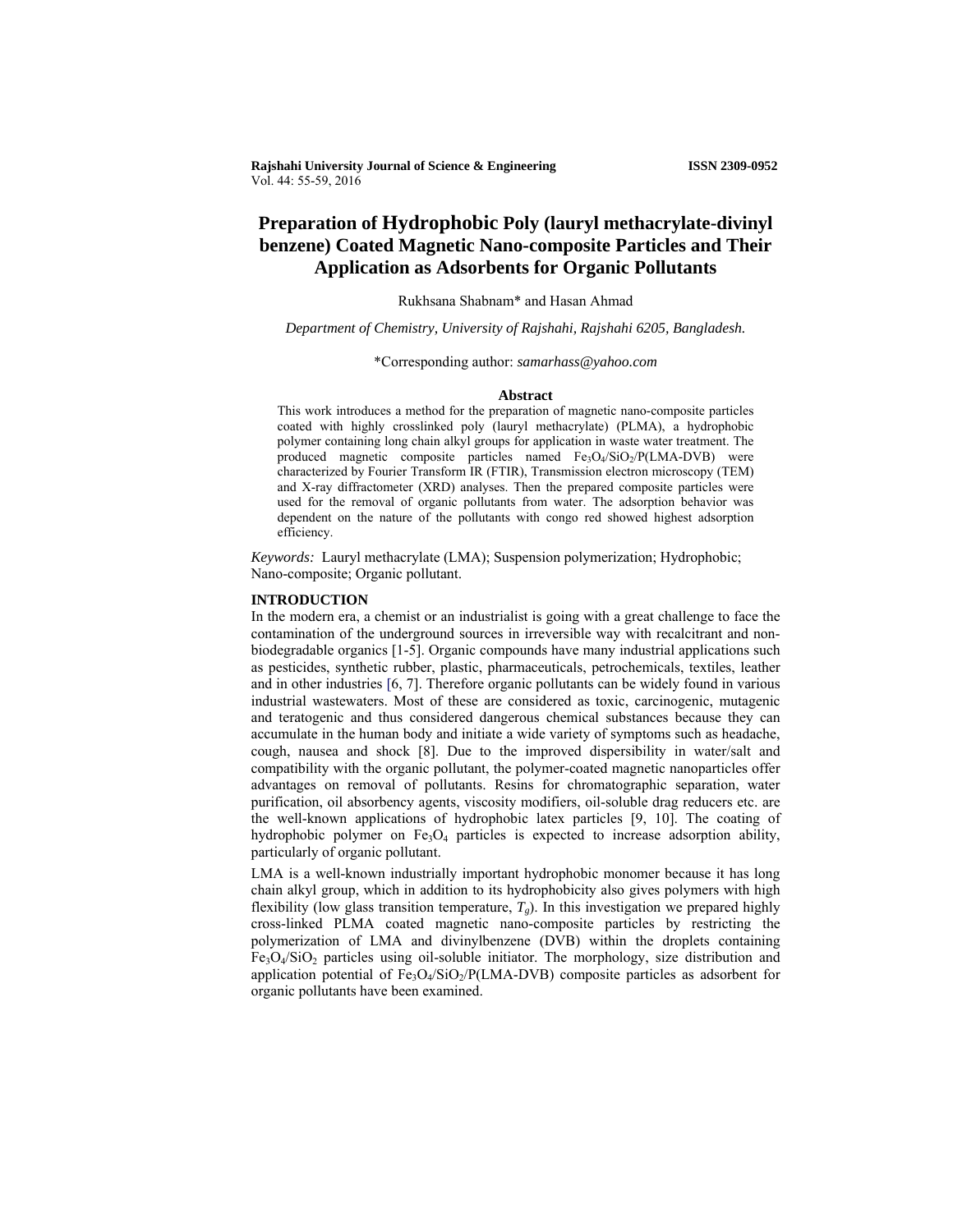# **EXPERIMENTAL**

### *A. Chemicals and instruments*

LMA from Fluka, Chemika (Switzerland) was washed with 10%NaOH aqueous solution to remove any inhibitor and finally passed through activated basic alumina by column chromatography. Crosslinking agent DVB from Sigma-Aldrich, Chemie (80% grade) was purified with aqueous 10% NaOH solution and subsequently dehydrated by stirring with anhydrous CaCl<sub>2</sub>. Benzoyl peroxide (BPO) from BDH Chemicals Ltd., UK was recrystallized from methanol and preserved in the refrigerator before use. Tetraethylorthosilicate (TEOS) from Sigma Aldrich, USA, was preserved in the refrigerator and used without purification. Other chemicals were of analytical grade. Deionized water was distilled using a glass (Pyrex) distillation apparatus.

Transmission electron microscope (TEM) was performed with a JSEM-1230 microscope (JEOL, Tokyo, Japan) operating at a voltage of 100 kV, and optical image was obtained by a fluorescence microscope (IX71 Olympus, Japan) to see the particle morphology and size distribution. FTIR (Perkin Elmer, FTIR-100, USA), X-ray diffractometer (Bruker D8 Advance, Germany) were used for the characterization of the latex particles.

# *B. Preparation of Fe3O4/SiO2/P(LMA-DVB) particle*

Magnetic (Fe<sub>3</sub>O<sub>4</sub>) nano particles were prepared by co-precipitation of Fe<sup>2+</sup> and Fe<sup>3+</sup> from their alkaline aqueous solutions as reported elsewhere  $[11]$ . Fe<sub>3</sub>O<sub>4</sub> nanoparticles were encapsulated with  $SiO<sub>2</sub>$  using TEOS. Then precipitation copolymerization was carried out using LMA and DVB in presence of  $Fe<sub>3</sub>O<sub>4</sub>/SiO<sub>2</sub>$  particles within stable droplets containing hexadecane–toluene mixture (4:1 mixture HD-T) as porogen using BPO (2% w/w based on monomer) as an initiator. The produced magnetic composite particles named  $Fe<sub>3</sub>O<sub>4</sub>/SiO<sub>2</sub>/P(LMA-DVB)$  were washed by repeated replacement of continuous phase with distilled water.

# *C. Adsorption behavior of organic pollutants on Fe<sub>3</sub>O<sub>4</sub>/SiO<sub>2</sub>/P(LMA-DVB) particle*

For adsorption measurement, purified  $Fe<sub>3</sub>O<sub>4</sub>/SiO<sub>2</sub>/P(LMA-DVB)$  composite particles were mixed with aqueous solution of Gramaxone, Phenol, Salicylic acid and Congo red respectively. Allowing the dispersion–pollutant mixture to stand for 2 h and then the amount of adsorption was measured using UV-visible spectrophotometer.

### **RESULTS AND DISCUSSION**

TEM images of  $Fe<sub>3</sub>O<sub>4</sub>/SiO<sub>2</sub>$  and  $Fe<sub>3</sub>O<sub>4</sub>/SiO<sub>2</sub>/P(LMA-DVB)$  composite particles are shown in Figure 1. The average diameters are 43 nm and  $52.6$  nm for  $Fe<sub>3</sub>O<sub>4</sub>/SiO<sub>2</sub>$  and Fe3O4/SiO2/P(LMA-DVB) composite particles. The small increase is attributed to the coverage of  $Fe<sub>3</sub>O<sub>4</sub>/SiO<sub>2</sub>$  particles with cross-linked PLMA layer. Due to nano dimension it is not possible to confirm the core-shell structure. The composite particles are bit coagulated while drying during sample preparation.

The analysis of FTIR spectra polymer particles is well known for the determination of surface composition. For  $Fe<sub>3</sub>O<sub>4</sub>/SiO<sub>2</sub>$  nanoparticles, the strong bands at 543 cm<sup>-1</sup> and 376  $cm<sup>-1</sup>$  are due to Fe—O stretching vibrations of the magnetic nanoparticles. The strong band at 1059 cm<sup>-1</sup> that corresponds to Si- $O-$ Si bonds indicates the bonding of SiO<sub>2</sub> to Fe<sub>3</sub>O<sub>4</sub>. The appearance of the signals at 3400 and 1617 cm<sup>-1</sup> changed a bit from those of  $Fe<sub>3</sub>O<sub>4</sub>$  particles and can be explained by taking into account the stretching and bending vibrations of Si―O―H. Compared to this the intense bands due to Si―O―Si and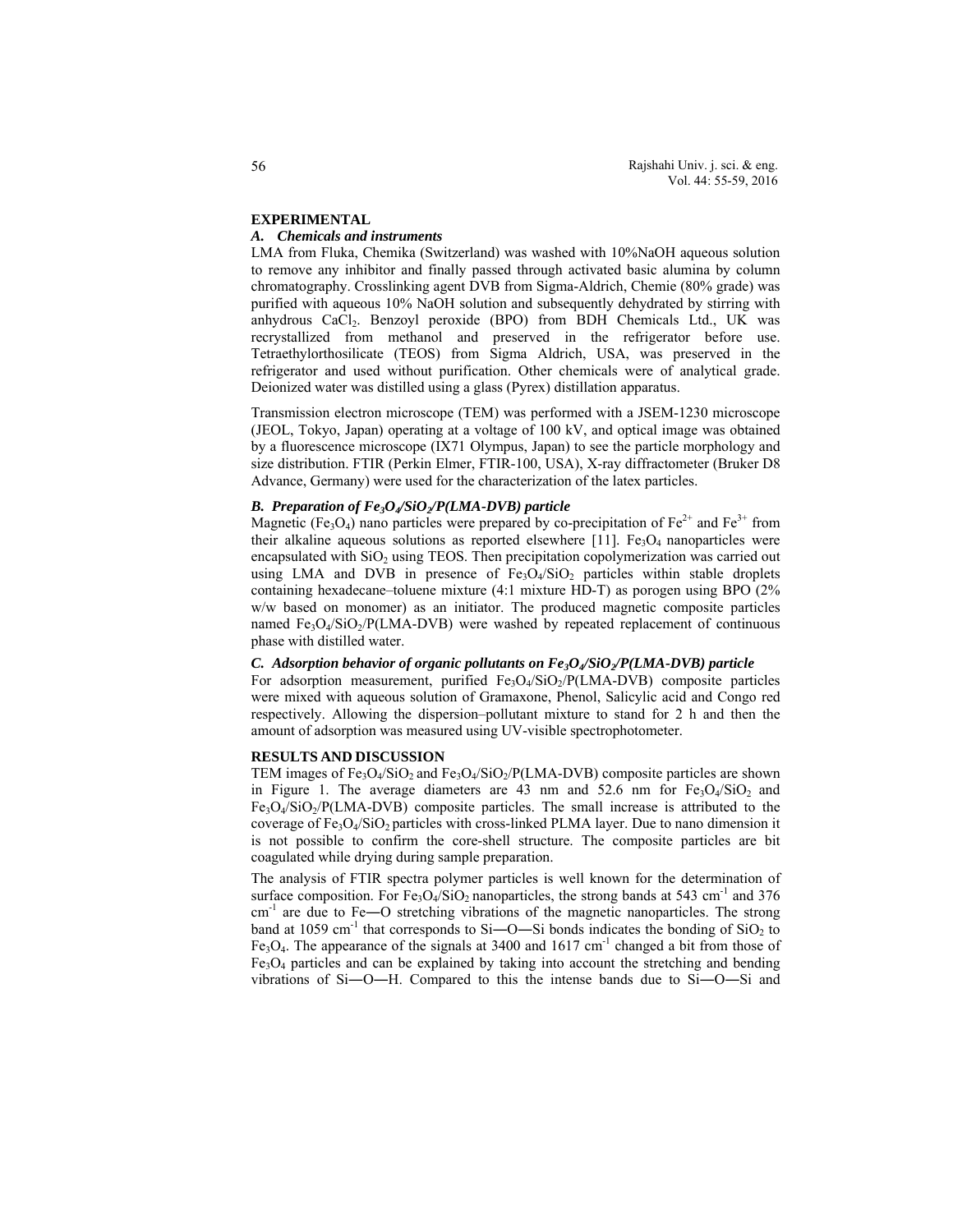Preparation of Hydrophobic Poly (lauryl methacrylate-divinyl benzene) Coated Magnetic Nano-composite Particles and Their Application as Adsorbents for Organic Pollutants

Fe-O bonds in  $Fe<sub>3</sub>O<sub>4</sub>/SiO<sub>2</sub>$  particles weakened or almost disappeared in  $Fe<sub>3</sub>O<sub>4</sub>/SiO<sub>2</sub>/P(LMA-DVB)$  composite particles. The new peaks that appear in the region 2761–2968 cm-1 represent aliphatic ―CH stretching vibrations of aliphatic chain. The small signal at  $1710 \text{ cm}^{-1}$  corresponds to the stretching vibration of ester carbonyl group derived from LMA. The shoulder peak at around 3000 cm<sup>-1</sup> may correspond to the aromatic ―CH stretching vibration of DVB crosslinker. These results confirmed the formation of trilayered magnetic  $Fe<sub>3</sub>O<sub>4</sub>/SiO<sub>2</sub>/P(LMA-DVB)$  composite particles.



Fig. 1. TEM images of a)  $Fe<sub>3</sub>O<sub>4</sub>/SiO<sub>2</sub>$  and b)  $Fe<sub>3</sub>O<sub>4</sub>/SiO<sub>2</sub>/P(LMA-DVB)$  composite particles*.*



Fig. 2. FTIR spectra of a) Fe<sub>3</sub>O<sub>4</sub>, b) Fe<sub>3</sub>O<sub>4</sub>/SiO<sub>2</sub> and c) Fe<sub>3</sub>O<sub>4</sub>/SiO<sub>2</sub>/P(LMA-DVB) composite particles recorded in KBr pellets.

XRD pattern of polymer modified  $Fe<sub>3</sub>O<sub>4</sub>/SiO<sub>2</sub>$  composite particles shown in Figure 3 exhibits six characteristic peaks for Fe<sub>3</sub>O<sub>4</sub> nanoparticles at 30.3°, 35.6°, 43.5°, 54.0°, 57.4° and 63.0°, which can be assigned to (220), (311), (400), (422), (511) and (440), respectively. These signals matched well with the database of magnetite in the JCPDS-International Center (Joint Committee on Powder diffraction Standards (JCPDS) Card: 19-0629) [12]. The peak positions remained the same during different steps of modification indicating that the crystalline structure of the magnetite is essentially maintained. The amorphous character of  $SiO<sub>2</sub>$  and copolymer is represented by the broad diffraction signal averages at 13.2°.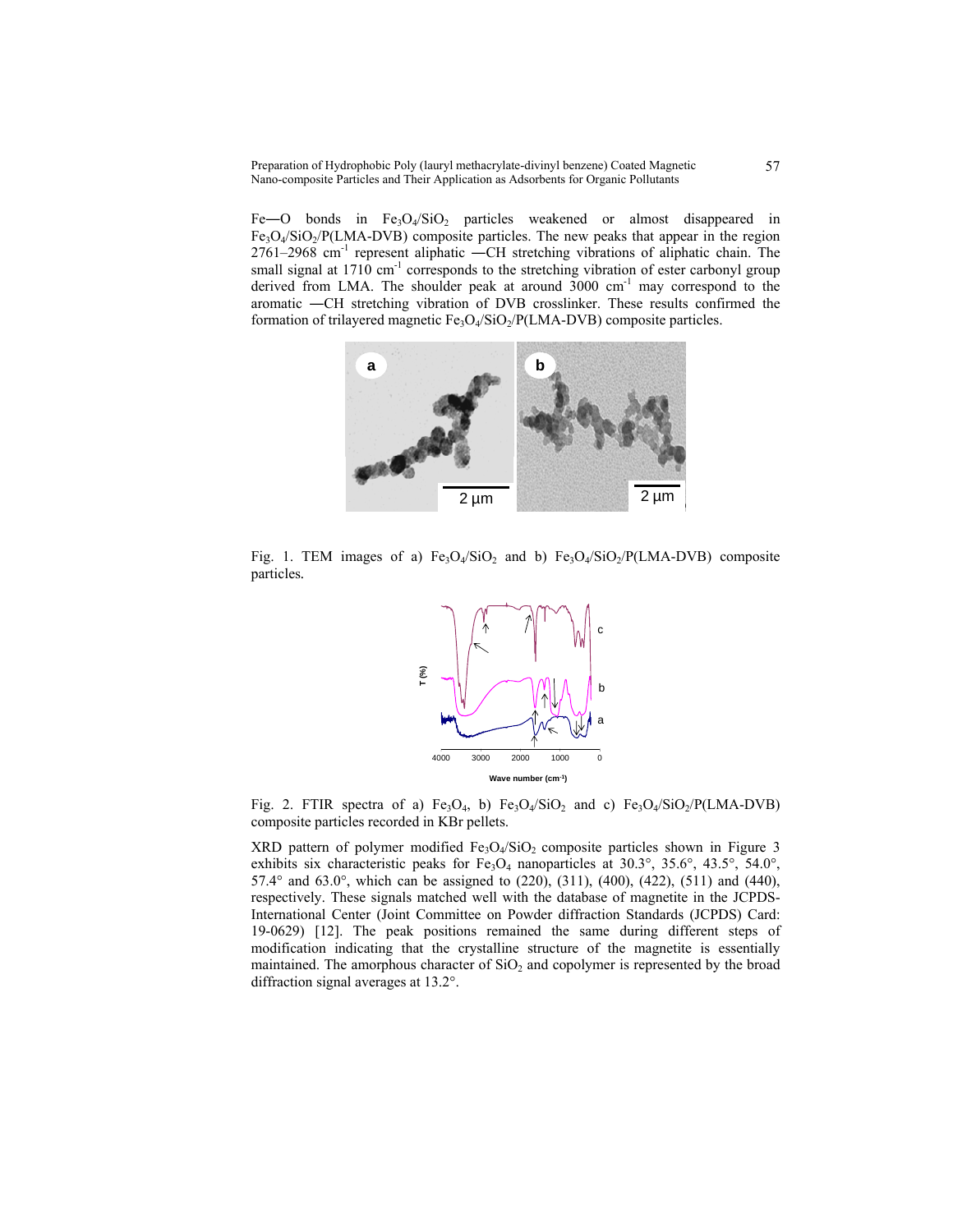

Fig. 3. XRD spectra of Fe<sub>3</sub>O<sub>4</sub>/SiO<sub>2</sub>/P(LMA-DVB) composite particles.

The efficiency of  $Fe<sub>3</sub>O<sub>4</sub>/SiO<sub>2</sub>/P(LMA-DVB)$  composite particles as an adsorbent for organic pollutants is shown in Figure 4. It is likely that adsorption of pollutants on composite particles is driven by the hydrophobic interaction as the composite particles are coated with hydrophobic P(LMA-DVB) layer. It is evident that the magnitude of adsorption is dependent on the nature as well as molecular size of the pollutants. Adsorption efficiency was calculated based on the total amount of pollutant taken in aqueous solution for measuring amount of adsorption. It can be mentioned that the concentration of the respective pollutant was fixed by their solubility limit. The adsorption efficiency reached maximum for hydrophobic large molecular weight Congo red followed by phenol [13]. Composite particles had minimum loading efficiency for herbicide. It is most likely that the higher water solubility of the pollutant is responsible for poor adsorption efficiency.



Fig. 4. Adsorption magnitude (a) and adsorption efficiency (b) of pollutants on magnetic  $Fe<sub>3</sub>O<sub>4</sub>/SiO<sub>2</sub>/P(LMA-DVB)$  composite particles measured at room temperature.

# **CONCLUSIONS**

Magnetic hydrophobic polymer-coated Fe<sub>3</sub>O<sub>4</sub>/SiO<sub>2</sub>/P(LMA-DVB) nano-composite particles were prepared via suspension polymerization in mixed monomer-solvent (hexadecane-toluene) droplets containing  $Fe<sub>3</sub>O<sub>4</sub>/SiO<sub>2</sub>$  nanoparticles. The structure of